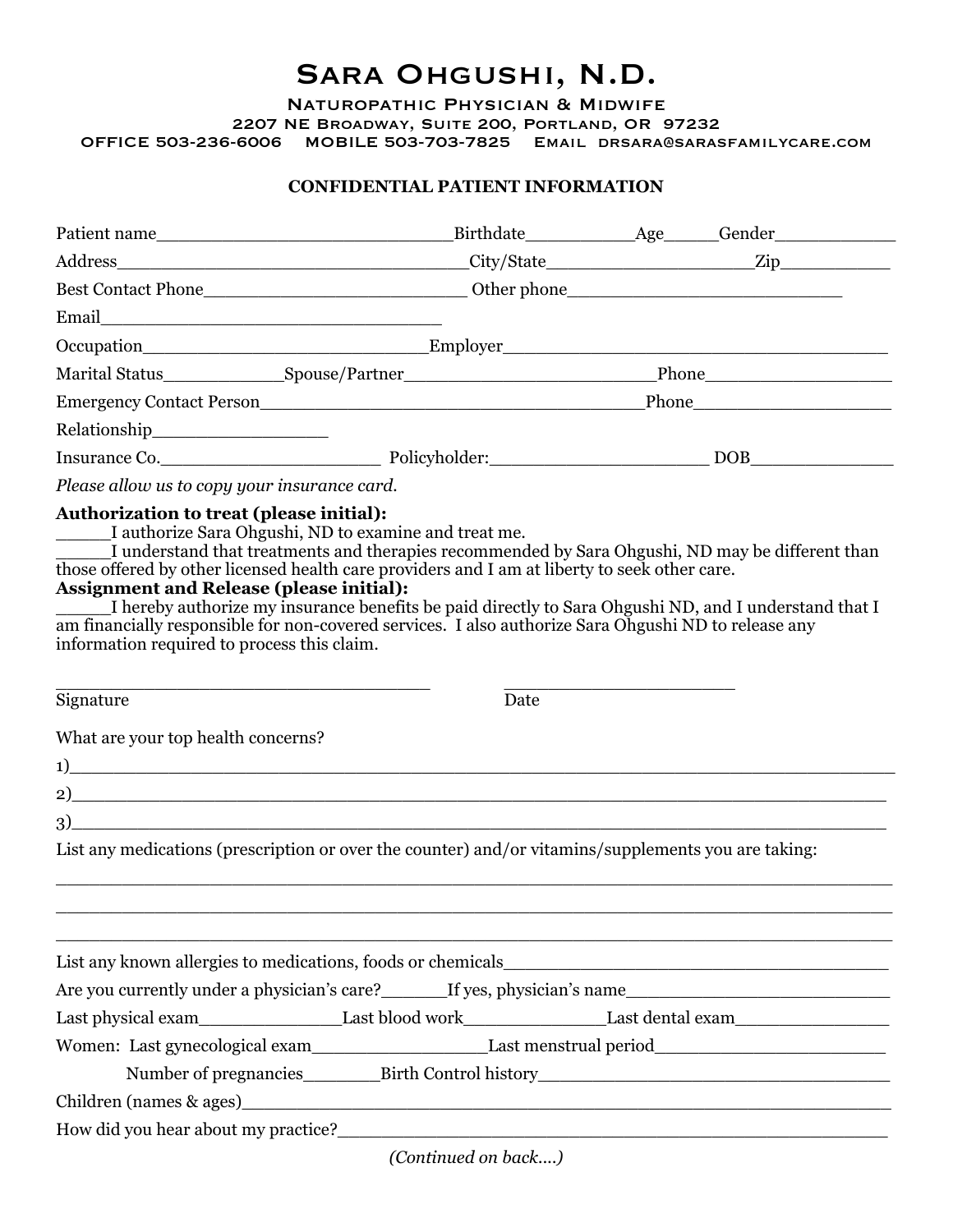#### **FAMILY MEDICAL HISTORY**

Please note the diseases or medical conditions that each of the following members of your family has or had. If they are deceased please note the age at which they died and the cause of their death.

#### **HEALTH HABITS**

| Exercise: Type & Frequency                                                       |  |  |  |  |
|----------------------------------------------------------------------------------|--|--|--|--|
| Sleep: Average # of hrs________________ Do you wake rested?_____________________ |  |  |  |  |
| Tobacco: Yes No If yes, how much, how long?                                      |  |  |  |  |
| Caffeine: Yes No If yes, how much, how long?                                     |  |  |  |  |
| Alcohol: Yes No If yes, how much, how long?                                      |  |  |  |  |

Brief description of your diet:

Do you have any cultural or religious beliefs that you want me to know about to help me serve you better?